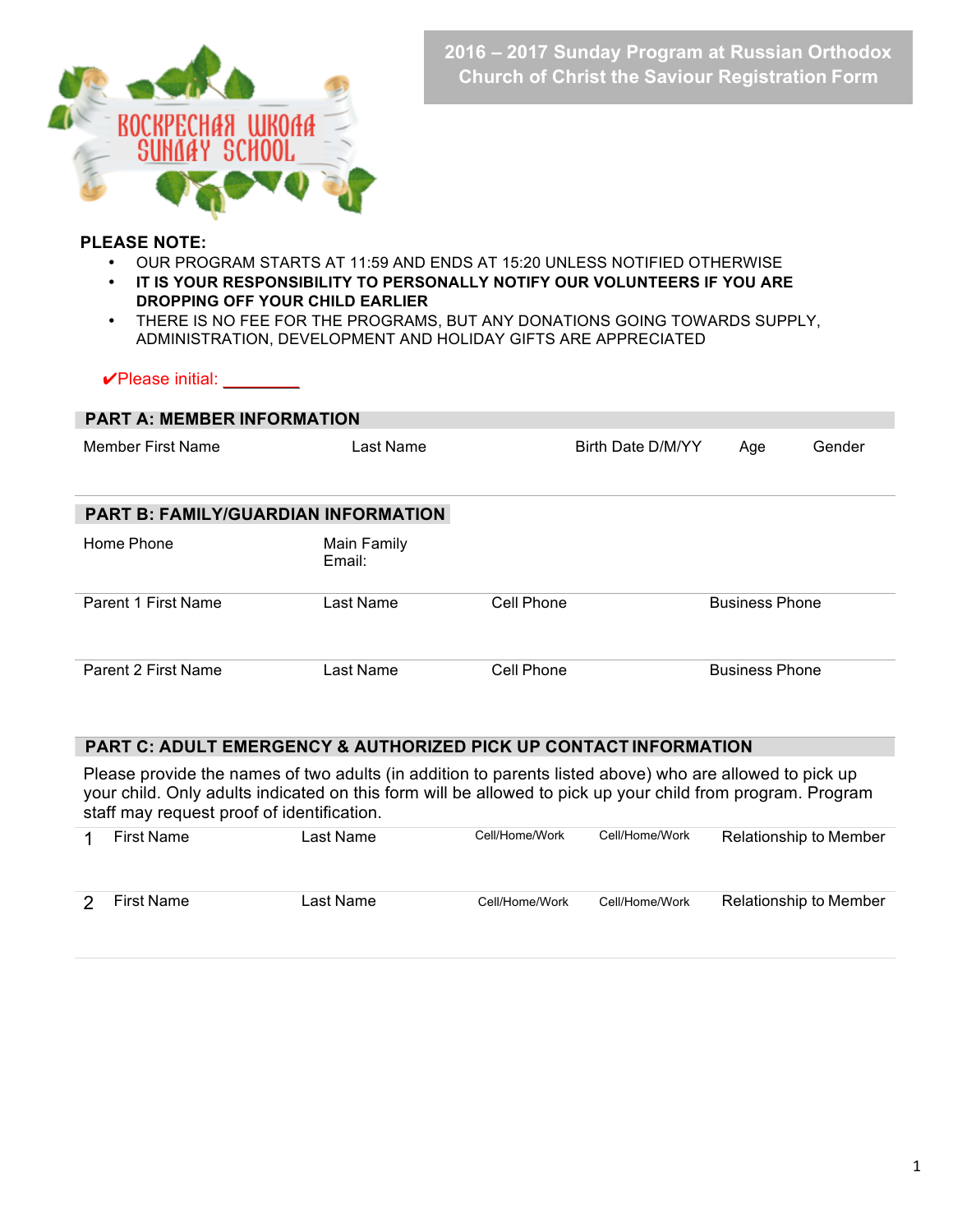

**PART D: SCHOOL PICK-UP AND SAFE ARRIVAL** 

**HOW WILL YOUR CHILD GET HOME FROM THE PROGRAM?**

 ☐ **I will pick up my child**

☐ **My child has permission to walk home on his/her own**

# **PART F: MEDICAL INFORMATION**

Does your child have special needs, medical conditions or allergies?:

☐YES ☐NO

If yes, please describe:

# **PLEASE DO NOT BRING ANY NUTS TO SCHOOL**

✔Please initial: \_\_\_\_\_\_\_\_